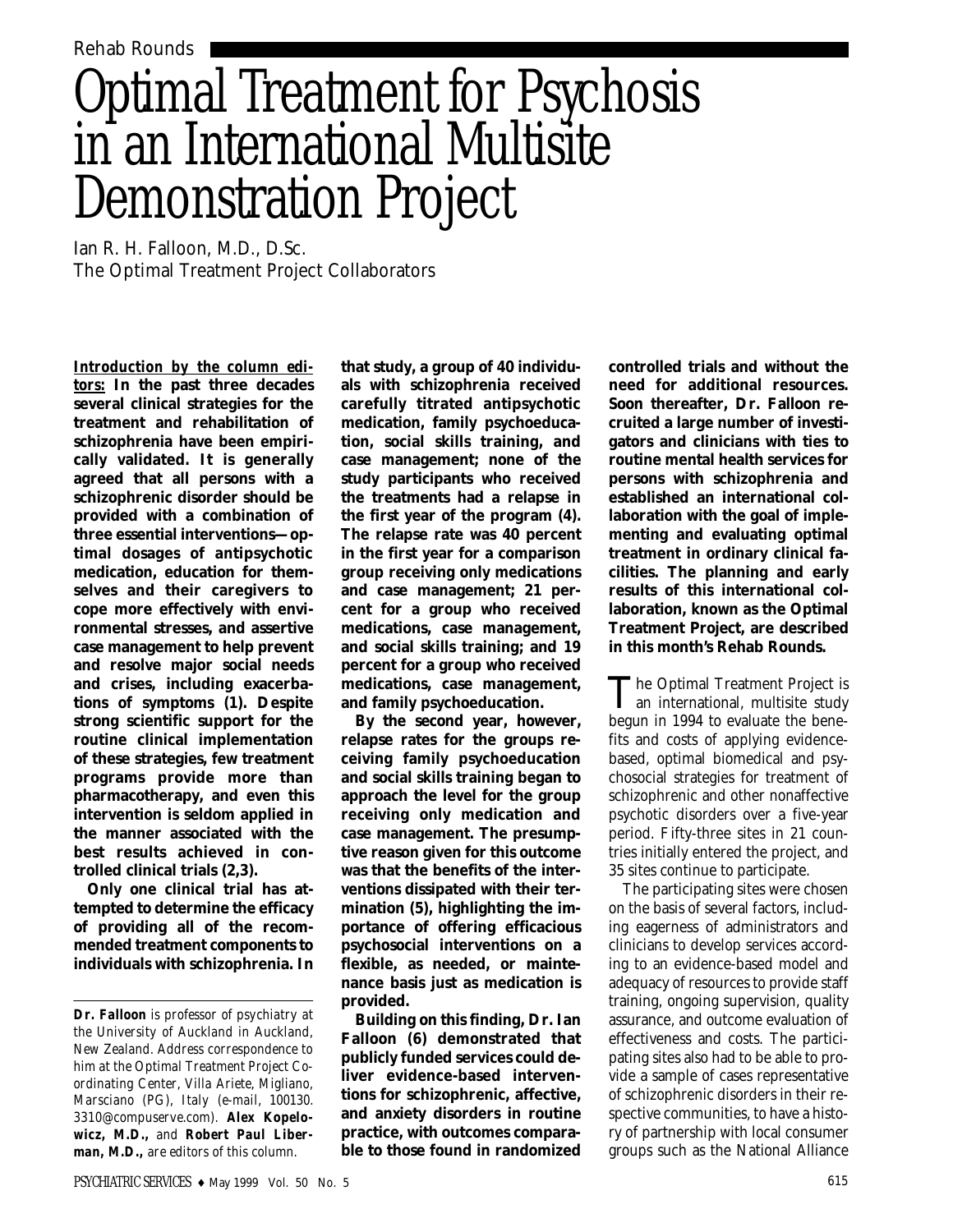## *Evidence-based strategies for treatment of schizophrenic and other nonaffective psychotic disorders used at sites of the Optimal Treatment Project*

Minimally effective antipsychotic drug strategies targeted to changing symptom profiles

Education about medications' benefits and problems Training in adhering to and maintaining drug regimens Prevention and minimization of side effects

Education about early warning signs of illness exacerbation Education of patients and informal caregivers in stress management strategies

Education to enhance understanding of the nature of psychotic disorders and their treatments

Training in effective interpersonal communication and structured problem solving to achieve personal goals and manage life stresses

Assertive case management and outreach

Development and maintenance of effective social support, including housing, finances, health, and safety

Early detection and intensive care to resolve clinical and social crises in the settings most conducive to full and rapid recovery

Social living skills training, including training for patients and informal caregivers in skills for achieving personal goals for work and social and recreational activities

Specific pharmacological or psychological strategies for residual or emerging symptoms

Strategies for coping with persistent psychosis

Ways to manage negative symptoms

Strategies for coping with anxiety and panic

Strategies for coping with mood swings, dysphoria, and suicidal thoughts

for the Mentally Ill or the World Fellowship for Schizophrenia and Allied Disorders, and to have a commitment to assist further developments of evidence-based programs.

The Optimal Treatment Project initially intended to bring patients into the study as soon as possible after the onset of their illness and to limit project cohorts to patients whose psychotic symptoms had begun within the last ten years. However, several sites extended these limits and are examining the effectiveness of the same approach with a cohort of patients whose first episodes occurred ten or more years ago. In such cases, treatment was focused on improving the quality of life through social and occupational skill training and on providing specific pharmacological and psychosocial strategies to address persisting symptoms. However, the overall clinical goal remained the same— to assist all patients in their recovery from their disorder and from all associated disabilities and handicaps.

The optimal treatment strategies

used at these sites are listed in the box above. Therapist workbooks and patient guidebooks were used to facilitate the delivery of the optimal treatment strategies consistently  $(7-11)$ . These manuals were translated into the language of each site, and modifications were made to accommodate the cultural diversity of the groups included in the project. In addition, specific strategies for encouraging the active participation of patients in treatment, enhancing relevant social and living skills, and facilitating participation in rewarding occupational activities were incorporated into the treatment program. Provision was made to add, refine, or replace strategies as more efficacious methods emerged from new clinical trials. For example, plans were made to add atypical antipsychotic drugs and cognitive-behavioral interventions for persisting psychotic symptoms as soon as their benefits had been demonstrated in replicated randomized controlled trials.

The project's approach encourages the treatment team to focus at all

times on helping patients achieve their personal goals, even during periods of crisis. Several patients have been able to continue to work or study and maintain their roles in their households despite experiencing symptom exacerbations. Patients, family members, and friends who have received education about the disorder and its treatment and have been trained in strategies for efficient problem solving can often provide substantial assistance at times of crises. This informal crisis management, combined with comprehensive daily— and nightly when necessary treatment from the multidisciplinary professional team, including careful pharmacotherapy, has helped many patients cope with major illness episodes without suffering serious setbacks in their personalized rehabilitation programs.

In some cases, as a result of recurrence or exacerbation of psychosis, patients, caregivers, and treatment professionals improve their comprehension of how biomedical and psychosocial factors interact to produce changes in the course of psychotic disorders. This increased understanding often leads to better adherence to treatment protocols. The longitudinal nature of the project may permit the study of progress toward clinical and social recovery, as well as of social, cultural, psychopathological, and treatment factors associated with the various courses of schizophrenic disorders.

## **Implementation**

Program development followed recommendations derived from the intervention research literature (12). After an initial period of consultation with administrators and clinicians at the program sites was concluded, multidisciplinary teams were trained to administer the optimal treatment strategies. Continuous audits of fidelity to the treatment model, annual independent reviews of the services offered at each site, and further training have maintained and improved the quality of the project.

At one site, where an excellent assertive case management program had been functioning well for many years, case managers experienced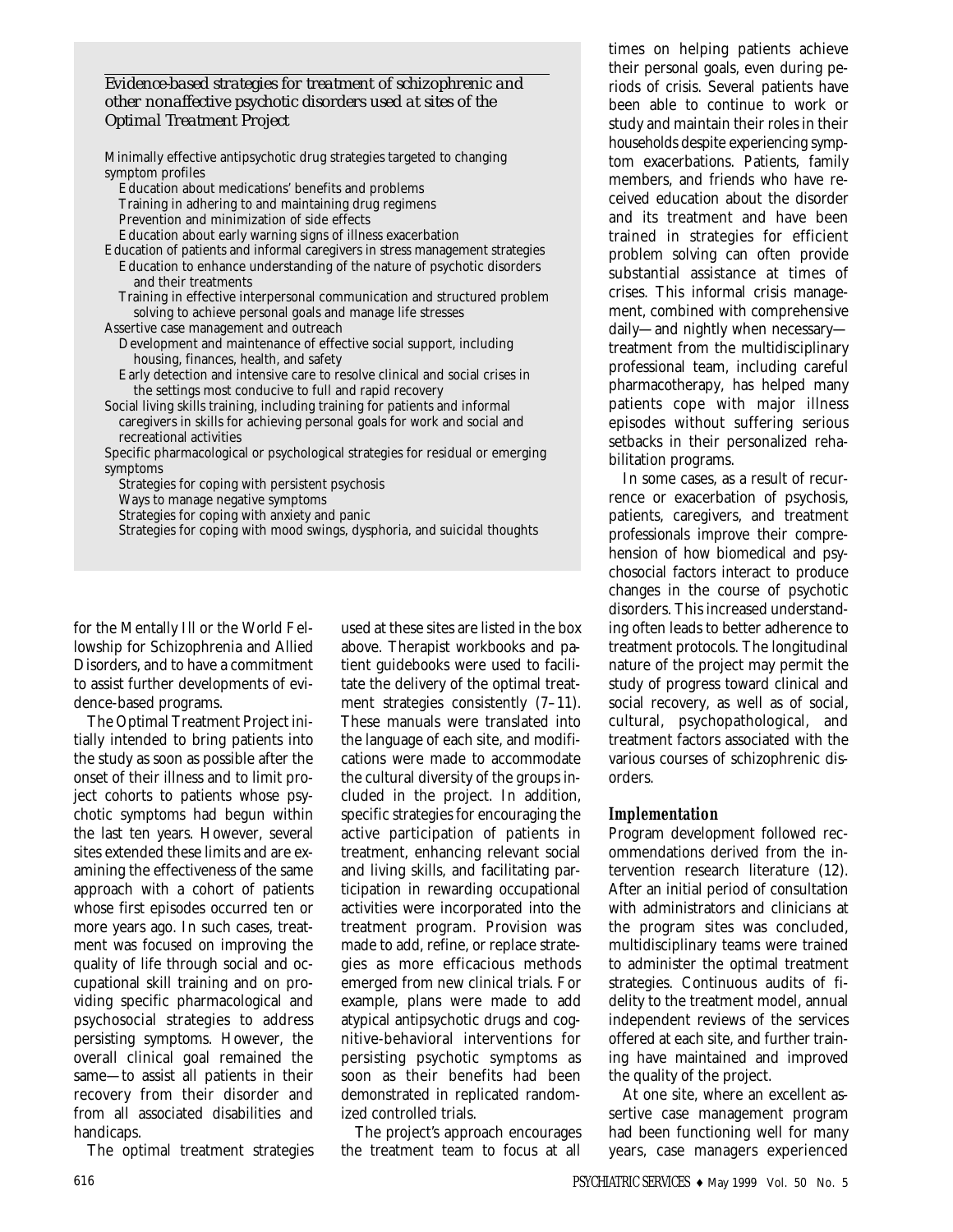some initial difficulty collaborating with family members who had had stress management training. For many patients, the case managers had assumed support roles often played by family members and close friends. Charts used to document fidelity to the treatment model revealed that family sessions occurred relatively infrequently at this site and that the sessions that did take place were not focused on training in problem-solving skills designed to enhance families' management of stress. The deficiency was confirmed in the quality assurance audit, which included observations of family sessions and meetings with patients and their family members and close friends, as well as with the professional team.

The patients and family members emphasized that they preferred a more equal partnership with the treatment team and that the structured training in problem solving would be helpful in achieving this aim. Feedback to the team revealed their misunderstanding of the treatment implementation. A brief audit six months later showed that a greater proportion of therapist time was spent teaching problem-solving skills to patients and families. A year later these changes had been consolidated, and patients, family members, and professionals all expressed gratitude for the benefits that had accrued from the more effective application of these strategies.

## **Evaluation**

An aim of the Optimal Treatment Project is to provide information on the benefits and costs of treatment that will be useful to clinical researchers, as well as to clinicians, administrators, consumers, and policy makers (13). Methods of evaluation are being implemented as an integral part of clinical treatment. For each patient, a standardized, clinically relevant set of psychiatric, social, caregiver, and economic variables are measured by the clinical team throughout the treatment program, and independent evaluators make assessments using the same measures every three months (14).

For example, one patient had a stable remission of all positive and negative symptoms, but appeared to make only limited progress on his personal goals of going back to the university and playing tennis again. Assessments revealed that he was suffering from severe social anxiety that had escaped earlier detection. Anxiety management strategies helped him to cope with these symptoms, and he made rapid progress toward his personal goals.

Fifteen of the 53 original sites in the project are in the early stages of clinical training and project development. Twenty sites are currently entering patients into the five-year evaluation program. Eighteen sites ceased their participation, most in the initial phase of development. The ability to secure continued funding for evaluation has been the key predictor of sustained participation in the project. A few sites have ceased participation for other reasons, such as changes in key personnel or local political changes that eliminated support for the project.

At the end of 1997, a total of 817 patients had entered the project, and 432 had completed the first year of assessment. We hope that at least 1,000 cases will eventually complete five years of optimal treatment with evaluation.

Fidelity in applying all of the evidence-based strategies used in the project has been examined using a random selection of cases at each site. Fidelity has ranged from good to excellent, but several problems have been encountered at a few sites. The most common problems have been in applying pharmacotherapy according to the project guidelines. Problems have also been encountered in encouraging families' participation in services from which they had previously been excluded and in applying methods for skills training to help patients enhance their social networks and engage in occupational activities. Further training and supervision has usually remedied these deficits.

Preliminary results indicated that reductions in patients' utilization of hospital services in the first year of project participation were consistent with the benefits noted in the controlled clinical trials. In a subsample of 106 patients randomly assigned to

receive either the optimal treatment strategies or pharmacotherapy with case management, the rate of hospital admissions during the first year of the project was reduced by 55 percent in the optimal treatment group and by only 4 percent in the control group, compared with the rate for the year before the patients began the project (15).

## *Afterword by the column editors:*

This impressive international demonstration of empirically validated treatment and rehabilitation strategies shows that it is possible for research to move from academically supported studies of treatment efficacy to studies of community-based mental health programs where the effectiveness of services can be documented, provided that they are applied in a consistent manner.

In the Optimal Treatment Project, a major determinant of the success of service implementation at the various sites has been the work of Dr. Falloon himself. His presence, visits, consultations, clinical problem solving, and encouragement have made the difference between success and failure. It has been known for some time that one of the factors contributing to the adoption of innovations is the availability of external consultation. The project sites where Dr. Falloon has provided that input have enjoyed success in implementing optimal treatment and rehabilitation strategies. At sites where he has not been able to provide his consultation and technical assistance, program failure and withdrawal from the project have been the unfortunate consequence.

To date, international studies of treatments in psychiatry have been limited to those sponsored by pharmaceutical companies. Dr. Falloon and his colleagues are making a case for similar international replications and adaptations of an array of biobehavioral or biopsychosocial modalities. Dr. Falloon's accomplishments are all the more impressive because funding for his multisite project has come from local sources in the various countries with participating sites. No major agency or foundation such as the World Health Organization or the National Institute of Mental